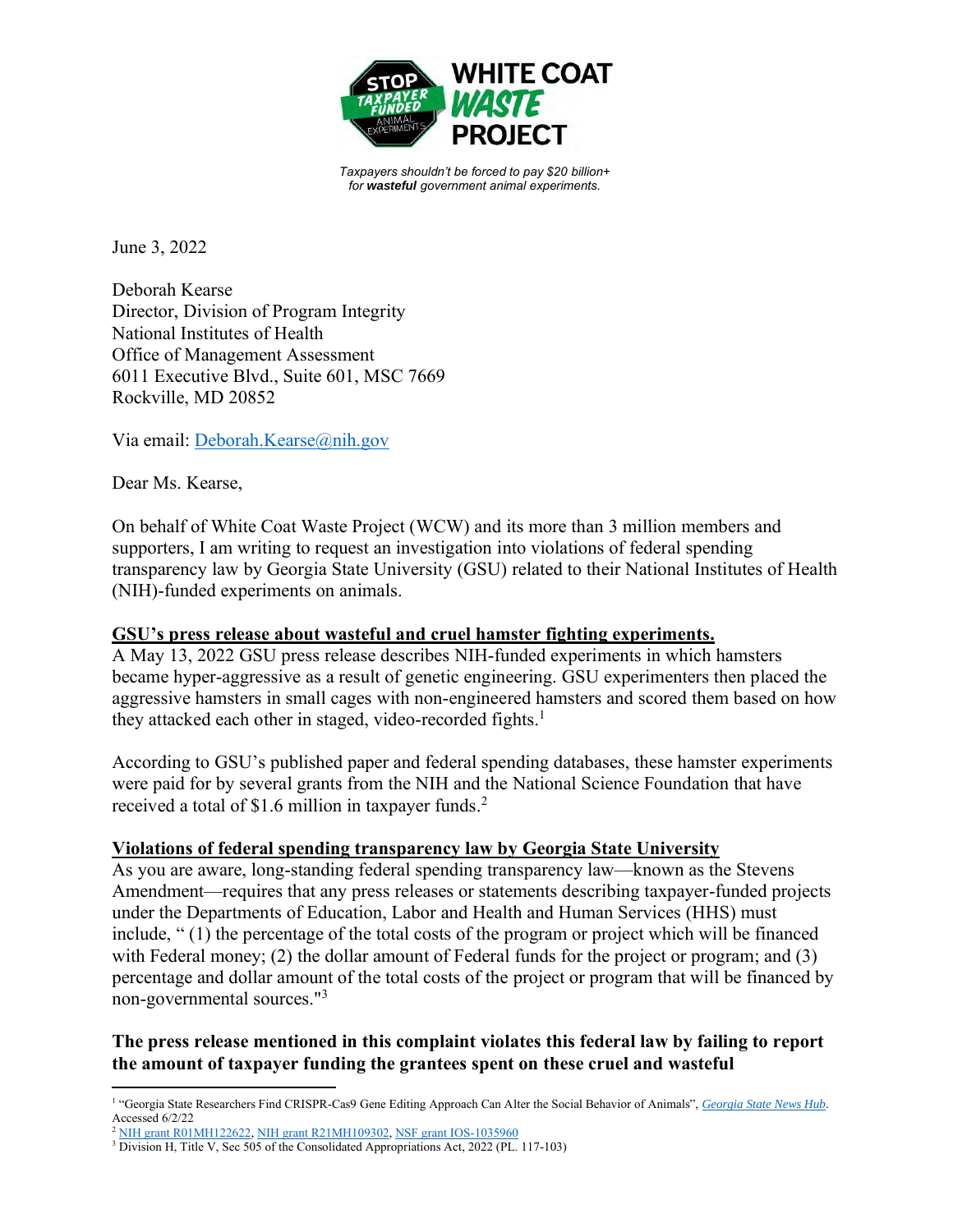## **experiments, the percentage of total costs paid for by taxpayers and how much was funded by private sources.**

## **Systemic spending transparency failures by NIH grantees**

The current example is troubling, but it is a symptom of a broader problem. A recent WCW report found widespread violations of the Stevens Amendment by institutions performing wasteful NIH-funded animal experiments.<sup>4</sup> This follows a 2017 WCW report documenting Stevens Amendment violations and a growing list of related complaints that WCW has submitted to your office over the last few years.<sup>5</sup>

A Government Accountability Office (GAO) audit that followed the release of WCW's 2017 report cited our troublesome findings and wrote that, "NIH officials stated that they do not specifically monitor for Stevens Amendment compliance."<sup>6,7</sup>

The GAO recommended that HHS (including NIH) begin enforcing the law, and HHS stated that it "would direct all operating divisions to design a process for implementing and monitoring the Stevens Amendment and would update HHS grants policy to reflect this new process" and that it "would address any non-compliance issues if they were raised."

Unfortunately, it appears NIH and its grantees continue to violate the law with impunity despite it being included in the NIH Grants Policy Statement under the heading "Acknowledgment of Federal Funding" and the NIH issuing notices specifically reminding grantees of this transparency mandate.<sup>8,9</sup>

To stem this rampant noncompliance and improve transparency about federal spending, Iowa Senator Joni Ernst (R-IA) and Rep. Ralph Norman (R-SC) introduced the Cost Openness and Spending Transparency (COST) Act (HR 1937/S 760) to require that all recipients of federal funds abide by the conditions of the Stevens Amendment and giving the Office of Management and Budget the authority to withhold funding for noncompliance.

#### **Request for action**

For 30 years since the Stevens Amendment was first passed, recipients of NIH funding have been legally required to clearly disclose the cost of their projects so taxpayers are aware of how their hard-earned money is being spent. Yet, evidence shows ongoing, widespread violations of this common-sense spending transparency law. The NIH has acknowledged this problem and pledged to address it.

We urge you to investigate the federal transparency violations documented in this letter and hold GSU accountable for its failure to properly disclose taxpayer funding for their experiments on animals, including withholding future funding.

Thank you for your attention to this matter. Please do not hesitate to contact me with any questions at

<sup>4</sup> Up In Smoke: WCW Report Exposes Wasteful Cannabis and 'Vape' Animal Experiments. WCW Blog, 4/20/22

<sup>&</sup>lt;sup>5</sup> New report: Ivy League flunks on animal testing transparency. WCW Blog, 4/25/2017

<sup>&</sup>lt;sup>6</sup> Feds confirm WCW report on animal testing transparency violations, propose reforms. WCW Blog, 3/14/2019

Agency action required to ensure grantees identify federal contribution amounts. Government Accountability Office, 3/14/2019

<sup>&</sup>lt;sup>8</sup> NIH grants policy statement (Sec. 4.2.1), Acknowledgement of federal funding.

<sup>&</sup>lt;sup>9</sup> NIH: Notice of legislative mandates in effect for FY 2022, 5/9/2022